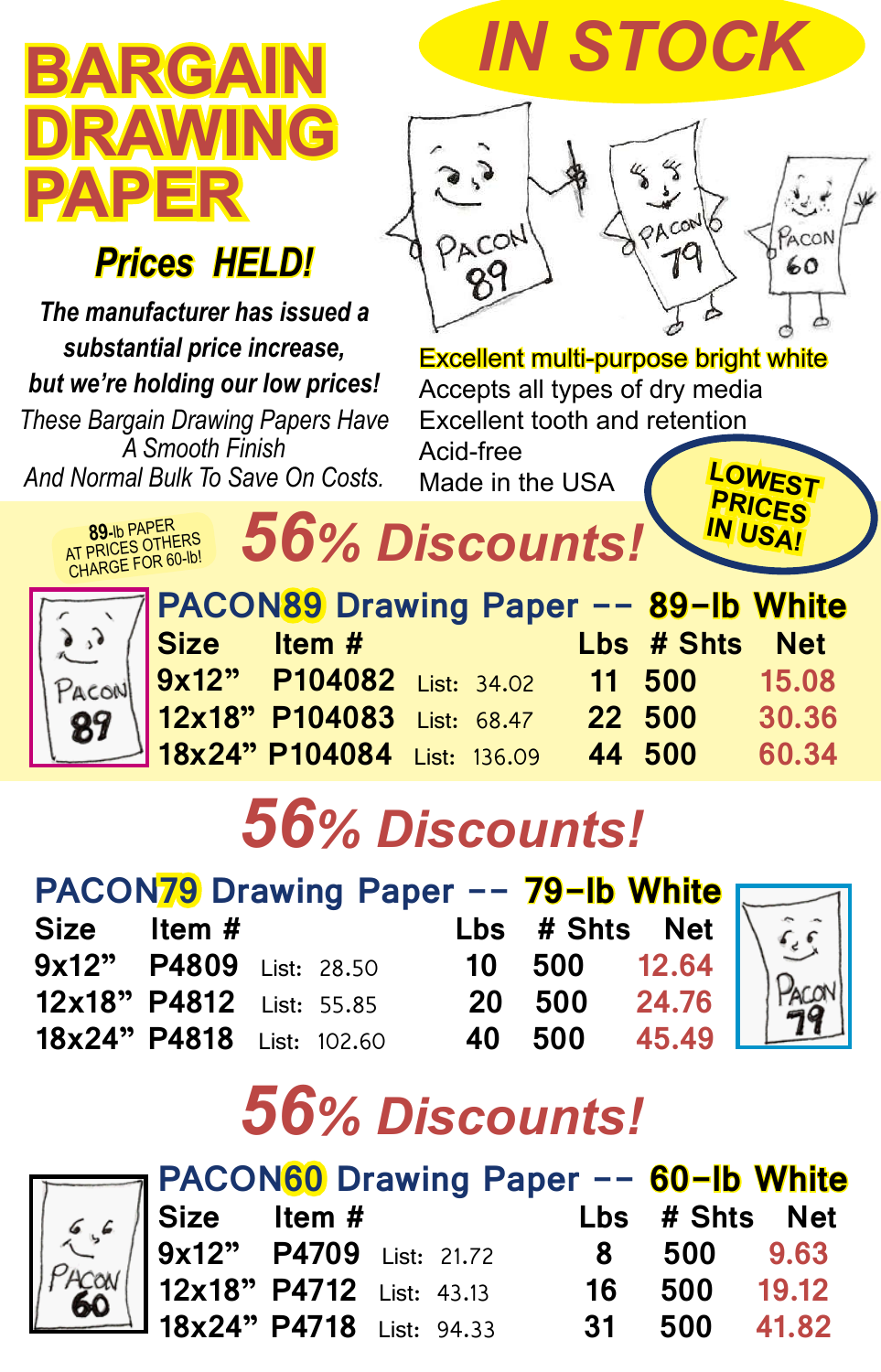### **Manila Drawing Paper**

 **PACON Drawing Paper --- 60-lb Manila Size Item # Lbs # Shts Net 9x12" P4209 List: 15.79 8 500 8.99 12x18" P4212 List: 26.89 16 500 17.78 18x24" P4218** List: 26.89

#### **Newsprint**

|             |                           | <b>PACON --- PLAIN NEWSPRINT</b> |    |            |            |
|-------------|---------------------------|----------------------------------|----|------------|------------|
| <b>Size</b> | Item#                     |                                  |    | Lbs # Shts | <b>Net</b> |
| 9x12"       | P3407                     | <b>List: 7.79</b>                | 4  | 500        | 4.99       |
| 9x12"       | <b>CS3407</b>             | <b>List: 77.90</b>               |    | 39 5000    | 49.99      |
| 12x18"      | P3409                     | <b>List: 15.39</b>               | 8  | 500        | 9.99       |
| 12x18"      |                           | CS3409 List: 76.95               |    | 39 2500    | 49.99      |
| 18x24"      | P3411                     | <b>List: 30.59</b>               | 16 | 500        | 19.99      |
|             | 18x24" CS3411 List: 91.77 |                                  | 47 | 1500       | 59.99      |
|             |                           |                                  |    |            |            |

#### **PACON WHITE TAGBOARD PACON HEAVYWEIGHT**

| 9x12"  | 100Shts          | P5211           | 5.55  |
|--------|------------------|-----------------|-------|
| 9x12"  | <b>1200 Shts</b> | <b>CS5211</b>   | 66.60 |
| 12x18" |                  | 100 Shts P5214  | 10.78 |
| 12x18" |                  | 600 Shts CS5214 | 64.70 |
| 18x24" | <b>100 Shts</b>  | P5220 23.80     |       |

#### **Poster Board**

| 22x28" Railroad/Poster Board<br>4 ply (17 point): |              |       |  |  |  |
|---------------------------------------------------|--------------|-------|--|--|--|
| 100 sheets BLACK                                  | P5481        | 49.99 |  |  |  |
| 100 sheets WHITE                                  | P5460        | 46.67 |  |  |  |
| 100 sheets ASST                                   | P5487        | 59.99 |  |  |  |
| <b>25 sheets BLACK</b>                            | P54811 16.25 |       |  |  |  |

**Poster Board: 11.8 pt White: 22x28" 100 shts HPB100 45.72 22x28" 500 shts HPB500 223.95 Mmmm-Mmm!™ Poster 22x28" Railroad/ Poster Board 6 ply (22 point): 100 sheets BLACK P5482 66.67 100 sheets WHITE P5461 59.99 25 sheets BLACK P54821 20.42 25 sheets WHITE**

**P54611 18.33**